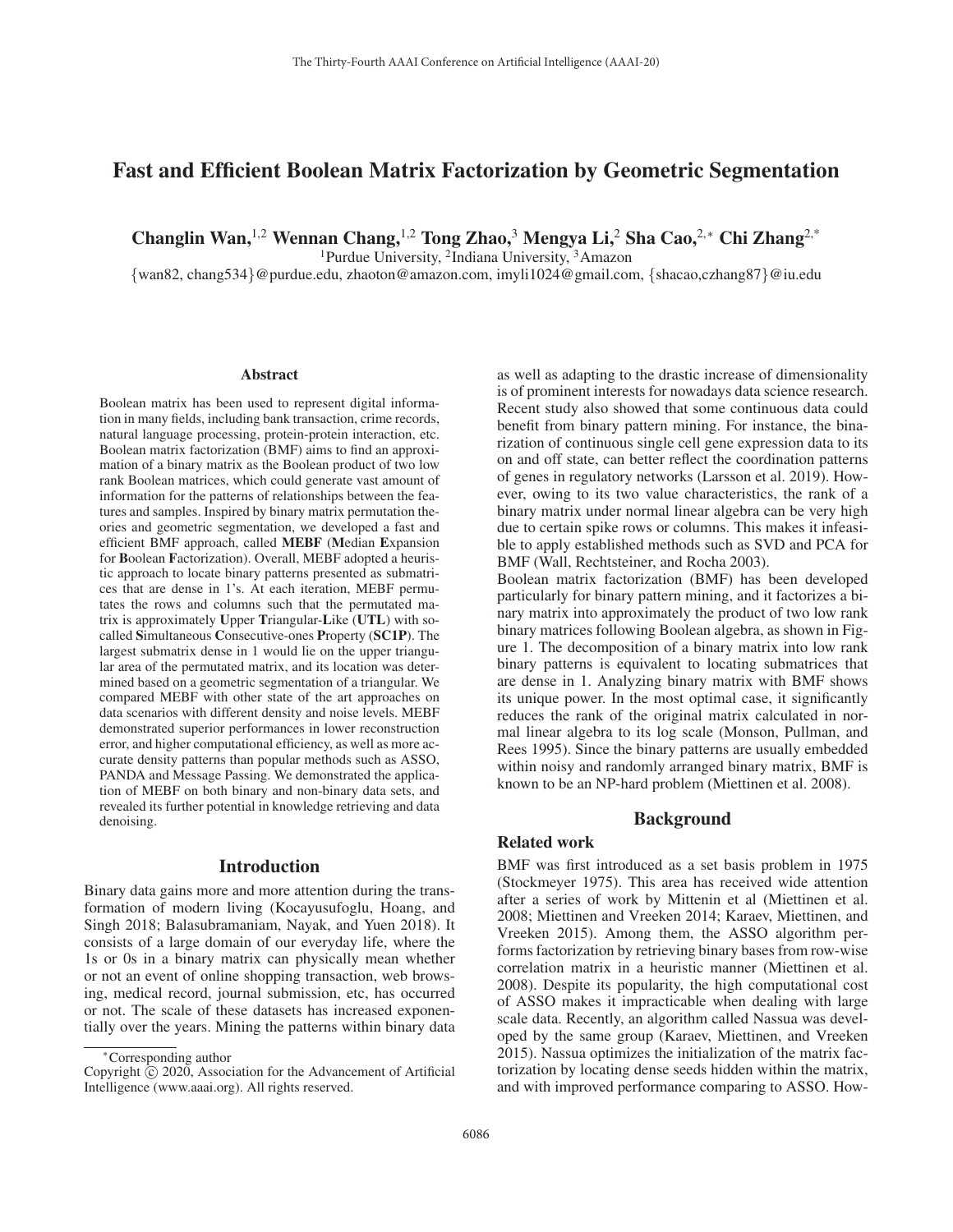

Figure 1: BMF, the addition of rank 1 binary matrices

ever, optimal parameter selection remains a challenge for Nassua. A second series of work called PANDA was developed by Claudio et al (Lucchese, Orlando, and Perego 2010; 2013). PANDA aims to find the most significant patterns in the current binary matrix by discovering core patterns iteratively (Lucchese, Orlando, and Perego 2010). After each iteration, PANDA only retains a residual matrix with all the non-zero values covered by identified patterns removed. Later, PANDA+ was recently developed to reduce the noise level in core pattern detection and extension (Lucchese, Orlando, and Perego 2013). These two methods also suffer from inhibitory computational cost, as they need to recalculate a global loss function at each iteration. More algorithms and applications of BMF have been proposed in recent years. FastStep relaxed BMF constraints to non-negativity by integrating non-negative matrix factorization (NMF) and Boolean thresholding (Araujo, Ribeiro, and Faloutsos 2016). But interpreting derived non-negative bases could also be challenging. With prior network information, Kocayusufoglu et al decomposes binary matrix in a stepwise fashion with bases that are sampled from given network space (Kocayusufoglu, Hoang, and Singh 2018). Bayesian probability mapping has also been applied in this field . Ravanbakhsh et al proposed a probability graph model called "factor-graph" to characterize the embedded patterns, and developed a message passing approach, called MP (Ravanbakhsh, Póczos, and Greiner 2016). On the other hand, Ormachine, proposed by Rukat et al, provided a probabilistic generative model for BMF (Rukat et al. 2017). Similarly, these Bayesian approaches suffer from low computational efficiency. In addition, Bayesian model fitting could be highly sensitive to noisy data.

#### **Notations**

A matrix is denoted by a uppercase character with a super script  $n \times m$  indicating its dimension, such as  $X^{n \times m}$ , and with subscript  $X_{i,:}, X_{i,j}, X_{ij}$  indicating *i*th row, *j*th column, or the  $(i, j)$ th element, respectively. A vector is denoted as a bold lowercase character, such as  $a_i$ , and its subscript  $a_i$ indicates the ith element. A scalar value is represented by a lowercase character, such as  $a$ , and  $[a]$  as its integer part. |X| and  $|x|$  represents the  $\ell_1$  norm of a matrix and a vector. Under the Boolean algebra, the basic operations include  $\wedge (AND, 1 \wedge 1 = 1, 1 \wedge 0 = 0, 0 \wedge 0 = 0), \vee (OR, 1 \vee 1 = 1)$  $1, 0 \vee 1 = 1, 0 \vee 0 = 0$ ,  $\neg (NOT, \neg 1 = 0, \neg 0 = 1)$ . Denote the Boolean element-wise sum, subtraction and product as  $A \oplus B = A \vee B$ ,  $A \ominus B = (A \wedge \neg B) \vee (\neg A \wedge B)$ and  $A \otimes B = A \wedge B$ , and the Boolean matrix product of



Figure 2: Three simplified scenarios for UTL matrices with direct SC1P.

two Boolean matrices as  $X^{n \times m} = A^{n \times k} \otimes B^{k \times m}$ , where  $X_{ij} = \vee_{l=1}^{k} A_{il} \wedge B_{lj}.$ 

# Problem statement

Given a binary matrix  $X \in \{0,1\}^{n \times m}$  and a criteria parameter  $\tau$ , the BMF problem is defined as identifying two binary matrices  $A^*$  and  $B^*$ , called pattern matrices, that minimize the cost function  $\gamma(A, B; X)$  under criteria  $\tau$ , i.e.,  $(A^*, B^*) = \operatorname{argmin}_{A, B} (\gamma(A, B; X)|\tau)$ . Here the criteria  $\tau$ could vary with different problem assumptions. The criteria used in the current study is to identify  $A^*$  and  $B^*$  with at most k patterns, i.e.,  $A \in \{0,1\}^{n \times k}$ ,  $B \in \{0,1\}^{k \times m}$ , and the cost function is  $\gamma(A, B; X) = |X \ominus (A \otimes B)|$ . We call the *l*th column of matrix  $A$  and *l*th row of matrix  $B$  as the *lth* binary pattern, or the *lth* basis,  $l = 1, ..., k$ .

# MEBF Algorithm Framework

#### Motivation of MEBF

BMF is equivalent to decomposing the matrix into the sum of multiple rank 1 binary matrices, each of which is also referred as a pattern or basis in the BMF literature (Lucchese, Orlando, and Perego 2010).

Lemma 1 (Submatrix detection). *Let* A<sup>∗</sup>*,*B<sup>∗</sup> *be the solution to*  $\arg \min_{A \in \{0,1\}^{n \times k}, B \in \{0,1\}^{k \times m}} |X \ominus (A \otimes B)|$ *, then the k patterns identified in* A<sup>∗</sup>*,* B<sup>∗</sup> *correspond to* k *submatrices in* X *that are dense in 1's. In other words, finding*  $A^*$ ,  $B^*$  *is equivalent to identify submatrices*  $X_{I_1,J_1}, I_1$  ⊂  $\{1,\ldots,n\}; J_l \subset \{1,\ldots,m\}, l = 1,\ldots,k, s.t.|X_{I_l,J_l}| \geq$  $t_0(|I_l| * |J_l|)$ *. Here*  $|I_l|$  *is the cardinality of the index set*  $I_l$ *,* t<sup>0</sup> *is a positive number between 0 and 1 that controls the noise level of*  $X_{I_l,J_l}$ *.* 

*Proof.* ∀l, it suffices to let  $I_l$  be the indices of the lth column of  $A^*$ , such that  $A_{i,l}^* = 1$ ; and let  $J_l$  be the indices of the *l*th row of  $B^*$  such that  $B^* = 1$ row of  $B^*$  such that  $B^*_{l,:} = 1$ .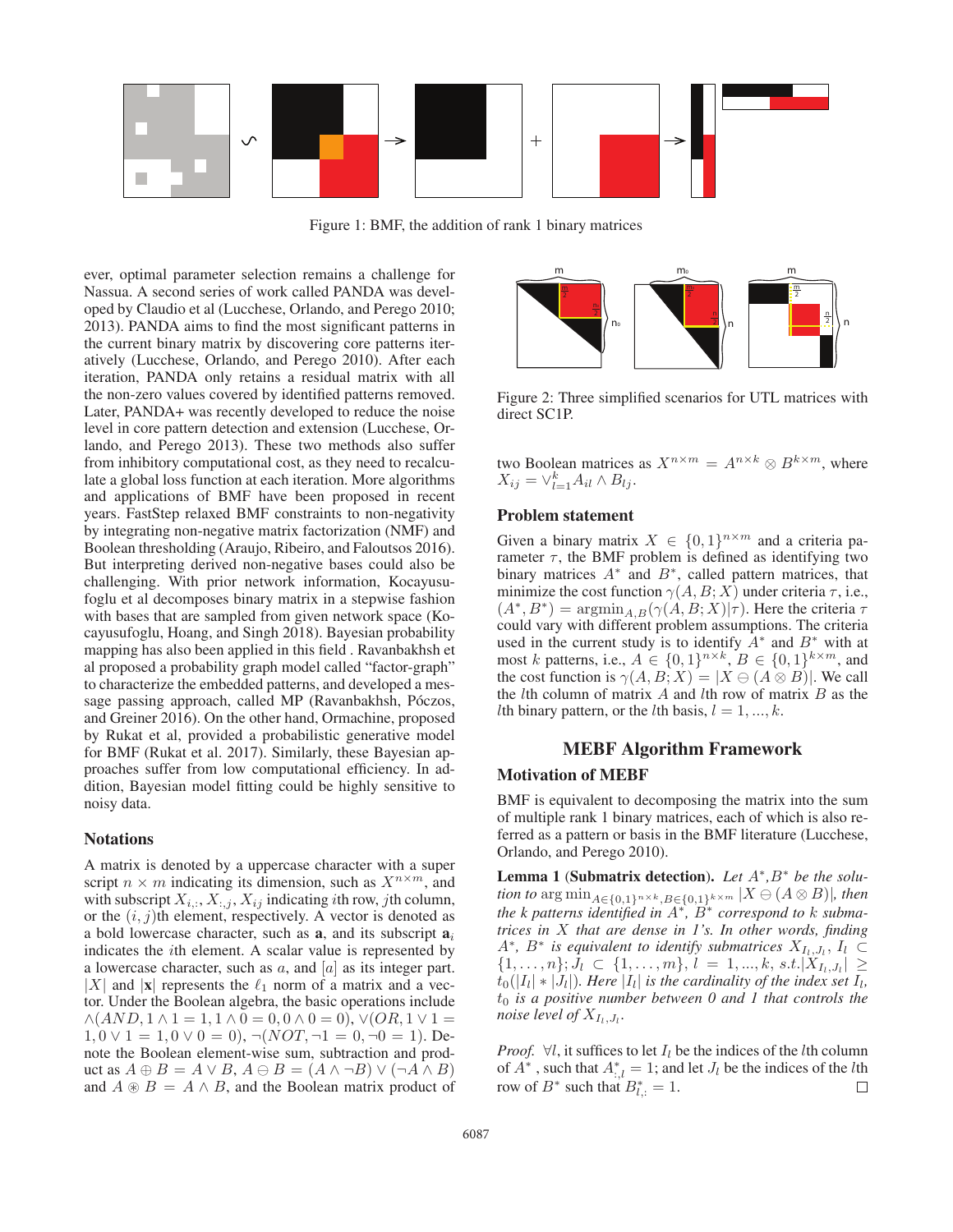

Figure 3: A schematic overview of the MEBF pipeline for three data scenarios where the matrix is roughly UTL with SC1P.

Motivated by Lemma 1, instead of looking for patterns directly, we turn to identify large submatrices in  $X$  that are enriched by 1, such that each submatrix would correspond to one binary pattern or basis.

Definition 1 (Direct consecutive-ones property, direct **C1P**). A binary matrix  $X$  has direct C1P if for each of its row vector, all 1's occur at consecutive indices.

Definition 2 (Simultaneous consecutive-ones property, SC1P). A binary matrix  $X$  has direct SC1P, if both  $X$  and  $X<sup>T</sup>$  have direct C1P; and a binary matrix X has SC1P, if there exists a permutation of the rows and columns such that the permutated matrix has direct SC1P.

Definition 3 (Upper Triangular-Like matrix, UTL). A binary matrix  $X^{m \times n}$  is called an Upper Triangular-Like (UTL) matrix, if 1)  $\sum_{i=1}^{m} X_{i1} \le \sum_{i=1}^{m}$ (UTL) matrix, if 1)  $\sum_{i=1}^{m} X_{i1} \leq \sum_{i=1}^{m} X_{i2} \leq \cdots \leq \sum_{i=1}^{m} X_{in}$ ; 2)  $\sum_{i=1}^{n} X_{1i} \geq \sum_{i=1}^{n} X_{2i} \geq \cdots \geq \sum_{i=1}^{n} X_{2i}$  $\sum_{i=1}^{m} X_{in};$  2)  $\sum_{j=1}^{n} X_{1j} \geq \sum_{j=1}^{n} X_{2j} \geq \cdots \geq$  $\sum_{j=2}^{n} X_{mj}$ . In other words, the matrix has non-increasing row sums from top down, and non-decreasing column sums from left to right.

Lemma 2 (UTL matrix with direct SC1P). *Assume* X *has no all-zero rows or columns. If* X *is an UTL matrix and has direct SC1P, then an all 1 submatrix of the largest area in* X *is seeded where one of its column lies in the medium column of the matrix, or one of its row lies in the medium row of the matrix, as shown in Figure 2.*

Figure 2 presented three simplified scenarios of UTL matrix that has direct SC1P. In (a), (b), the 1's are organized in triangular shape, where certain rows in (a) and certain columns in (b) are all zero, and in (c), the 1's are shaped in block diagonal. After removing all-zero rows and columns, the upper triangular area of the shuffled matrix is dense in 1. It is easy to show that a rectangular with the largest area in a triangular is the one defined by the three midpoints of the three sides, together with the vertex of the right angle of the triangular, as colored by red in Figure 2. The width and height of the rectangular equal to half of the two legs of the triangular, i.e.  $(\frac{m}{2}, \frac{n_0}{2}), (\frac{n_0}{2}, \frac{n}{2}), (\frac{m}{2}, \frac{n}{2})$  for the three<br>scenarios in Figure 2 respectively. According to Lemma 2 scenarios in Figure 2 respectively. According to Lemma 2, this largest rectangular contains at least one row or one column (colored in yellow) of the largest all 1 submatrix in the matrix. Consequently, starting with one row or column, expansions with new rows or columns could be done easily if

they show strong similarity to the first row or column. After the expansion concludes, one could determine whether to retain the submatrix expanded row-wise or column-wise, whichever reduces more of the cost function.

It is common that the underlying SC1P pattern may not exist for a binary matrix, and we turn to find the matrix with closest SC1P.

**Definition 4 (Closest SC1P).** Given a binary matrix  $X$  and a nonnegative weight matrix  $W$ , a matrix  $X$  that has SC1P and minimizes the distance  $d_W(X, \hat{X})$  is the closest SC1P matrix of X.

Based on Lemma 2, we could find all the submatrices in Lemma 1 by first permutating rows and columns of matrix X to be an UTL matrix with closest direct SC1P, locating the largest submatrix of all 1's, to be our first binary pattern. Then we are left with a residual matrix whose entries covered by existing patterns are set to zero. Repeat the process on the residual matrix until convergence. However, finding matrix of closest SC1P of matrix  $X$  is NP-hard (Junttila and others 2011; Oswald and Reinelt 2009).

Lemma 3 (Closest SC1P). *Given a binary matrix* X *and a nonnegative weight matrix* <sup>W</sup>*, finding a matrix* <sup>X</sup><sup>ˆ</sup> *that has SC1P and minimizes the distance*  $d_W(X, \hat{X})$  *is an NP-hard problem.*

The NP-hardness of the closest SC1P problem has been shown in(Oswald and Reinelt 2009, Junttila 2011). Both exact and heuristic algorithms are known for the problem, and it has also been shown if the number of rows or columns is bounded, then solving closest SC1P requires only polynomial time (Oswald 2003). In our MEBF algorithm, we attempt to address it by using heuristic methods and approximation algorithms.

### **Overview**

Overall, MEBF adopted a heuristic approach to locate submatrices that are dense in 1's iteratively. Starting with the original matrix as a residual matrix, at each iteration, MEBF permutates the rows and columns of the current residual matrix so that the 1's are gathered on entries of the upper triangular area. This step is to approximate the permutation operation it takes to make a matrix UTL and direct SC1P. Then as illustrated in Figure 2 and Figure 3, the rectangular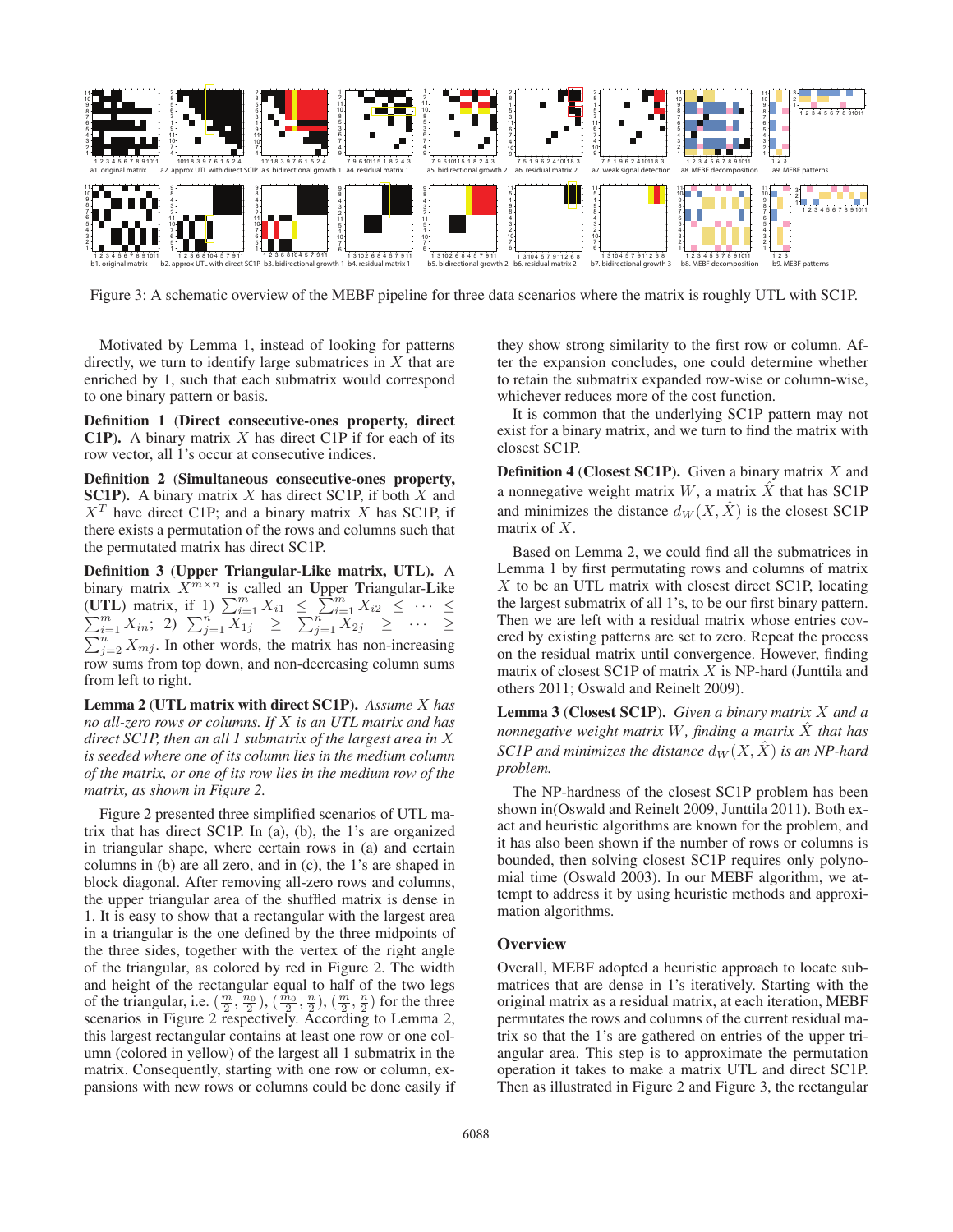of the largest area in the upper triangular, and presumably, of the highest frequencies of 1's, will be captured. The pattern corresponding to this submatrix represents a good rank-1 approximation of the current residual matrix. Before the end of each iteration, the residual matrix will be updated by flipping all the 1's located in the identified submatrix in this step to be 0.

Shown in Figure 3a, for an input Boolean matrix (a1), MEBF first rearranges the matrix to obtain an approximate UTL matrix with closest direct SC1P. This was achieved by reordering the rows so that the row norms are nonincreasing, and the columns so that the column norms are non-decreasing (a2). Then, MEBF takes either the column or row with medium number of 1's as one basis or pattern (a3). As the name reveals, MEBF then adopts a median expansion step, where the medium column or row would propogate to other columns or rows with a bidirectional growth algorithm until certain stopping criteria is met. Whether to choose the pattern expanded row-wise or column-wise depends on which one minimizes the cost function with regards to the current residual matrix. Before the end of each iteration, MEBF computes a residual matrix by doing a Boolean subtraction of the newly selected rank-1 pattern matrix from the current residual matrix (a4). This process continues until the convergence criteria was met. If the patterns identified by the bidirectional growth step stopped deceasing the cost function before the convergence criteria was met, another step called weak signal detection would be conducted (a6,a7). Figure 3b illustrated a special case, where the permutated matrix is roughly block diagonal (b1), which corresponds to the third scenario in Figure 2. The same procedure as shown in 3a could guarantee the accurate location of all the patterns. The computational complexity of bidirectional growth and weak signal detection algorithms are both O(nm) and the complexity of each iteration of MEBF is O(nm). The main algorithm of MEBF is illustrated below:

### Bidirectional Growth

For an input binary (residual) matrix  $X$ , we first rearrange  $X$  by reordering the rows and columns so that the row norms are non-increasing, and the column norms are nondecreasing. The rearranged  $X$ , after removing its all-zero columns and rows, is denoted as  $X'$ , the median column and median row of  $X'$  as  $X'_{:, \text{med}}$  and  $X'_{\text{med}, :}$ . Denote  $X_{:, \text{med}}$  and  $X_{(\text{med})}$ , as the column and row in X corresponding to  $X'_{\text{mod}}$ and  $X'_{\text{med}}$ . The similarity between  $X_{:, \text{(med)}}$  and columns of  $X$  can be computed as a column wise correlation vector  $\mathbf{m} \in (0, 1)^m$ , where  $\mathbf{m}_i = \frac{\langle X_{:, i}, X_{:, (\text{med})}\rangle}{\langle X_{:, (\text{med})}, X_{:, (\text{med})}\rangle}$ . Similarly, the similarity between  $X_{(\text{med})}$ , and rows of X can be computed as a vector **n** ∈  $(0, 1)^n$ ,**n**<sub>j</sub> =  $\frac{< X_{j,:}, X_{(\text{med}),,:} >}{< X_{(\text{med}),,:} >}$ . A pre-specified threshold  $t \in (0, 1)$  was further applied, and two vectors e and f indicating the similarity strength of the columns and rows of X with  $X_{:, \text{(med)}}$  and  $X_{(\text{med}),:}$ , are obtained, where  $\mathbf{e}_i = (\mathbf{m}_i > t)$  and  $\mathbf{f}_i = (\mathbf{n}_i > t)$ . Here the binary vectors e and f each represent one potential BMF pattern . In each iteration, we select the row or column pattern whichever fits the current residual matrix better, i.e. the

### Algorithm 1: MEBF

```
Inputs: X \in \{0, 1\}^{n \times m}, t \in (0, 1), \tauOutputs: A^* ∈ {0, 1}<sup>n × k</sup>, B^* ∈ {0, 1}<sup>k × m</sup>
MEBF(X, t, \tau):
X_{\text{residual}} \leftarrow X, \gamma_0 \leftarrow infA^* \leftarrow NULL, B^* \leftarrow NULLwhile !\tau do
       (a, b) \leftarrow \text{bidirectional\_growth}(X_{\text{residual}}, t)A_{\text{tmp}} \leftarrow append(A^*, \mathbf{a})B_{\text{tmp}} \leftarrow append(B^*, \mathbf{b})if \gamma(A_{\text{tmp}}, B_{\text{tmp}}; X) > \gamma_0 then
              (a, b) \leftarrow weak_signal_detection(X_{\text{residual}}, t);
              A_{\text{tmp}} \leftarrow append(A^*, \mathbf{a})B_{\text{tmp}} \leftarrow append(B^*, \mathbf{b})<br>if \gamma(A_{\text{temp}} | B_{\text{temp}} \cdot X) > \gammaif \gamma(A_{tmp}, B_{tmp}; X) > \gamma_0 then<br>
\longmapsto break :
               break ;
       A^* \leftarrow append(A^*, \mathbf{a})B^* \leftarrow append(B^*, \mathbf{b})\gamma_0 \leftarrow \gamma(A^*, B^*; X)X_{\text{residual}_{ij}} \leftarrow 0 when (\mathbf{a} \otimes \mathbf{b})_{ij} = 1end
```
column pattern if  $\gamma(X_{:, \text{(med)}}, \mathbf{e}; X) < \gamma(\mathbf{f}, X_{(\text{med}), :}; X)$ , or the row pattern otherwise. Here, the cost function is defined as  $\gamma(\mathbf{a}, \mathbf{b}; X) = |X \ominus (\mathbf{a} \otimes \mathbf{b})|$ . This is equivalent to selecting a pattern that achieves lower overall cost function at the current step. Obviously here, a smaller  $t$  could achieve higher coverage with less number of patterns, while a larger  $t$  enables a more sparse decomposition of the input matrix with greater number of patterns. Patterns found by bidirectional growth does not guarantee a constant decrease of the cost function. In the case the cost function increases, we adopt a weak signal detection step before stopping the algorithm.

| <b>Algorithm 2: Bidirectional Growth</b>                                                                                                         |
|--------------------------------------------------------------------------------------------------------------------------------------------------|
| <b>Inputs:</b> $X \in \{0,1\}^{n \times m}, t \in (0,1]$                                                                                         |
| Outputs: $(a,b)$                                                                                                                                 |
| bidirectional_growth $(X, t)$ :                                                                                                                  |
| $X' \leftarrow$ UTL operation on X                                                                                                               |
| $\mathbf{d} \leftarrow X_{:, (\text{med})}, \mathbf{e} \leftarrow \{(\frac{< X_{:,j}, \mathbf{d}>}{< \mathbf{d} \mathbf{d}>} > t), j = 1, , m\}$ |
| $\mathbf{f} \leftarrow X_{(\text{med}),:}, \mathbf{g} \leftarrow \{(\textstyle\frac{}{<\mathbf{f} \, \uparrow>} > t), i=1,,n\}$                  |
| if $\gamma(d, e; X) > \gamma(g, f; X)$ then                                                                                                      |
| $a \leftarrow g$ ; $b \leftarrow f$ ;                                                                                                            |
| else                                                                                                                                             |
| $a \leftarrow d; b \leftarrow e;$                                                                                                                |
| end                                                                                                                                              |

#### Weak Signal Detection Algorithm

The bidirectional growth steps do not guarantee a constant decrease of the cost function, especially when after the "large" patterns have been identified and the "small" patterns are easily confused with noise. To identify weak patterns from a residual matrix, we came up with a week signal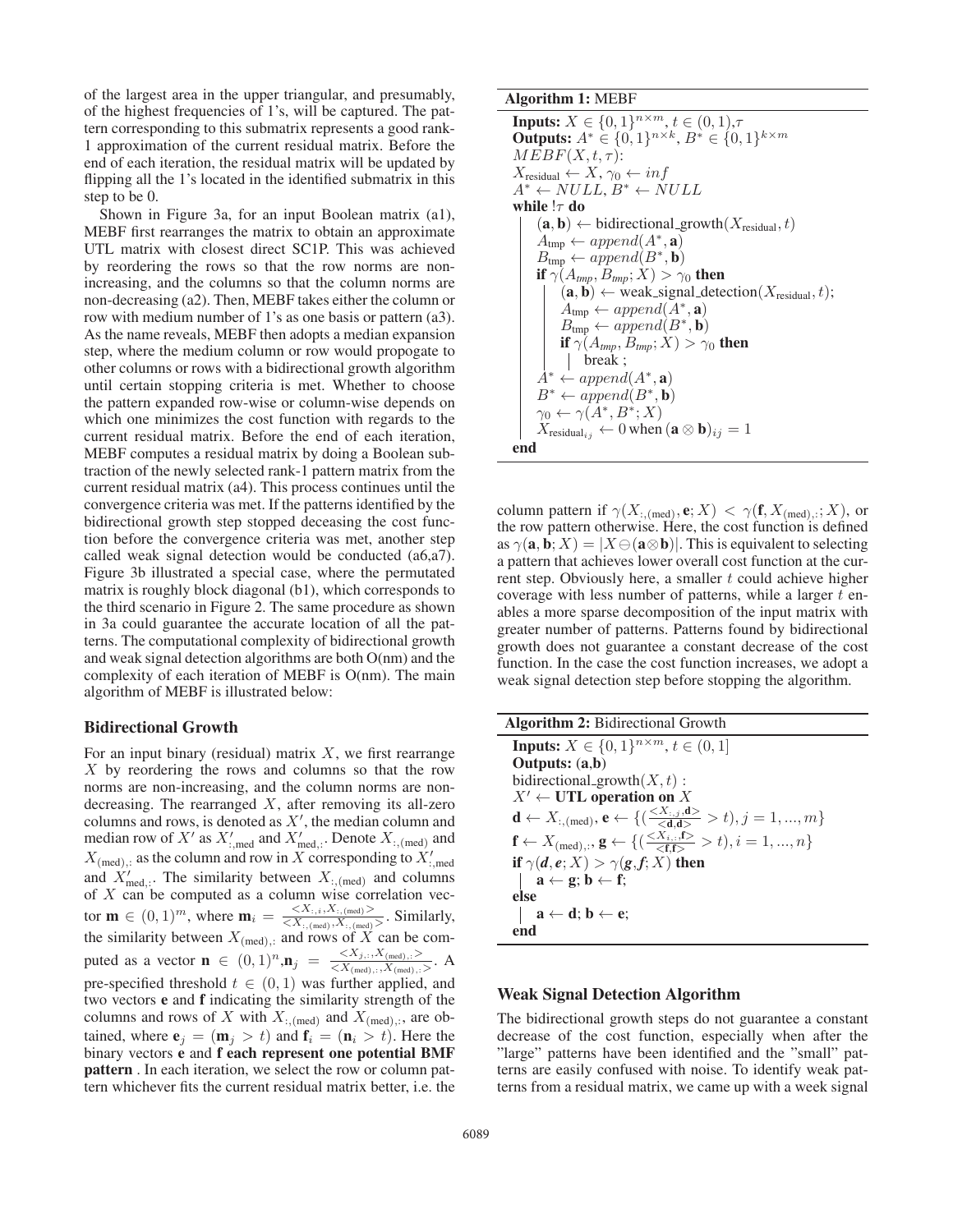detection algorithm to locate the regions that may still have small but true patterns. Here, from the current residual matrix, we search the two columns with the most number of 1's and form a new column that is the intersection of the two columns; and the two rows with the most number of 1's and form a new row that is the intersection of the two rows. Starting from the new column and new row as a pattern, similar to bidirectional growth, we locate the rows or columns in the residual matrix that have high enough similarity to the pattern, thus expanding a single row or column into a submatrix. The one pattern among the two with the lowest cost function with regards to the residual matrix will be selected. And if addition of the pattern to existing patterns could decrease the cost function with regards to the original matrix, it will be retained. Otherwise, the algorithm will stop.

Algorithm 3: Weak Signal Detection **Inputs:**  $X \in \{0, 1\}^{n \times m}, t \in (0, 1]$ Outputs: (a, <sup>b</sup>) Weak\_signal\_detection $(X, t)$  $X' \leftarrow$  UTL operation on X  $\mathbf{d}^1 \leftarrow X_{:,m}^{\prime} \wedge \boldsymbol{X}_{:,m-1}^{\prime}$  $e^1 \leftarrow \{(\frac{\leq X_{:,j}, d^1>}{\leq d^1, d^1>} > t), j = 1, ..., m\}$ <br>  $e^2 \leftarrow X'_{1,:} \wedge X'_{2,:}$  $\mathbf{d}^2 \leftarrow \{ (\frac{< X_i, \mathbf{e}^2>}{< \mathbf{e}^2, \mathbf{e}^2>} > t), i = 1, ..., n \}$  $l \leftarrow \arg\min_{l=1,2} \gamma(\mathbf{d}^l, \mathbf{e}^l, X)$  $\mathbf{a} \leftarrow \mathbf{d}^l; \mathbf{b} \leftarrow \mathbf{e}^l;$ 

## Experiment

### Simulation data

We first compared MEBF<sup>1</sup> with three state-of-the-art approaches, ASSO, PANDA and Message Passing (MP), on simulated datasets.

A binary matrix  $X^{n \times m}$  is simulated as

$$
X^{n \times m} = U^{n \times k} \otimes V^{k \times m} +_f E
$$

where

$$
U_{ij}, V_{ij} \sim Bernoulli(p_0) \quad E_{ij} \sim Bernoulli(p)
$$

 $" +f"$  is a flipping operation, s.t.

$$
X_{ij} = \begin{cases} \vee_{l=1}^{k} U_{il} \wedge V_{lj}, & E_{ij} = 0\\ \neg \vee_{l=1}^{k} U_{il} \wedge V_{lj}, & E_{ij} = 1 \end{cases}
$$

Here,  $p_0$  controls the density levels of the true patterns, and  $E$  is introduced as noise that could flip the binary values, and the level of noise could be regulated by the parameter  $p$ . We simulated two data scales, a small one,  $n = m = 100$ , and a large one  $n = m = 1000$ . For each data scale, the number of patterns  $k$ , is set to 5, and we used two density levels, where  $p_0 = 0.2, 0.4$ , and two noise levels  $p = 0, 0.01$ . 50 simulation was done for each data scale at each scenario.

We evaluate the goodness of the algorithms by considering two metrics, namely the reconstruction error and density (Belohlavek, Outrata, and Trnecka 2018; Rukat et al. 2017), as defined below:

Reconstruction error := 
$$
\frac{|(U \otimes V) \ominus (A^* \otimes B^*)|}{|U \otimes V|}
$$
  
Density := 
$$
\frac{|A^{*n \times k}| + |B^{*k \times m}|}{(n+m) \times k}
$$

Here, U, V are the ground truth patterns while  $A^*$  and  $B^*$ are the decomposed patterns by each algorithm. The density metric is introduced to evaluate whether the decomposed patterns could reflect the sparsity/density levels of the true patterns. It is notable that with the same reconstruction error, patterns of lower density, i.e., higher sparsity are more desirable, as it leads to more parsimonious models.

In Figure 4 and 5, we show that, compared with ASSO, PANDA and MP, MEBF is the fastest and most robust algorithm. Here, the convergence criteria for the algorithms are set as: (1) 10 patterns were identified; (2) or for MEBF, PANDA and ASSO, they will also stop if a newly identified pattern does not decrease the cost function.

As shown in Figure 4, MEBF has the best performance on small and big sized matrices for all the four different scenarios, on 50 simulations each. It achieved the lowest reconstructed error with the least computation time compared with all other algorithms. The convergence rate of MEBF also outperforms PANDA and MP. Though ASSO converges early with the least number of patterns, its reconstruction error is considerably higher than MEBF, especially for high density matrices. In addition, ASSO derived patterns tend to be more dense than the true patterns, while those derived from the other three methods have similar density levels with the true patterns. By increasing the number of patterns, PANDA stably decreased reconstruction error, but it has a considerably slow convergence rate and high computation cost. MP suffered in fitting small size matrices, and in the case of low density matrix with noise, MP derived patterns would not converge. The standard deviations of reconstruction error and density across 50 simulations is quite low, and was demonstrated by the size of the shapes. The computational cost and its standard deviation for each algorithm is shown as bar plots in Figure 5, and clearly, MEBF has the best computational efficiency among all.

### Real world data application

We next focus on the application of MEBF on two real world datasets, and its performance comparison with MP. The datasets are: Chicago Crime records<sup>2</sup> ( $X \in \{0, 1\}^{6787 \times 752}$ ) and head and neck cancer single cell RNA sequencing data<sup>3</sup> ( $X \in \{0,1\}^{344\times5902}$ ). The computational cost of

<sup>&</sup>lt;sup>1</sup>The code is available at https://github.com/clwan/MEBF

<sup>&</sup>lt;sup>2</sup>Chicago crime records downloaded on August 20, 2019 from https://data.cityofchicago.org/Public-Safety

<sup>&</sup>lt;sup>3</sup>This head and neck sequencing data can be accessed at https://www.ncbi.nlm.nih.gov/geo/query/acc.cgi?acc=GSE103322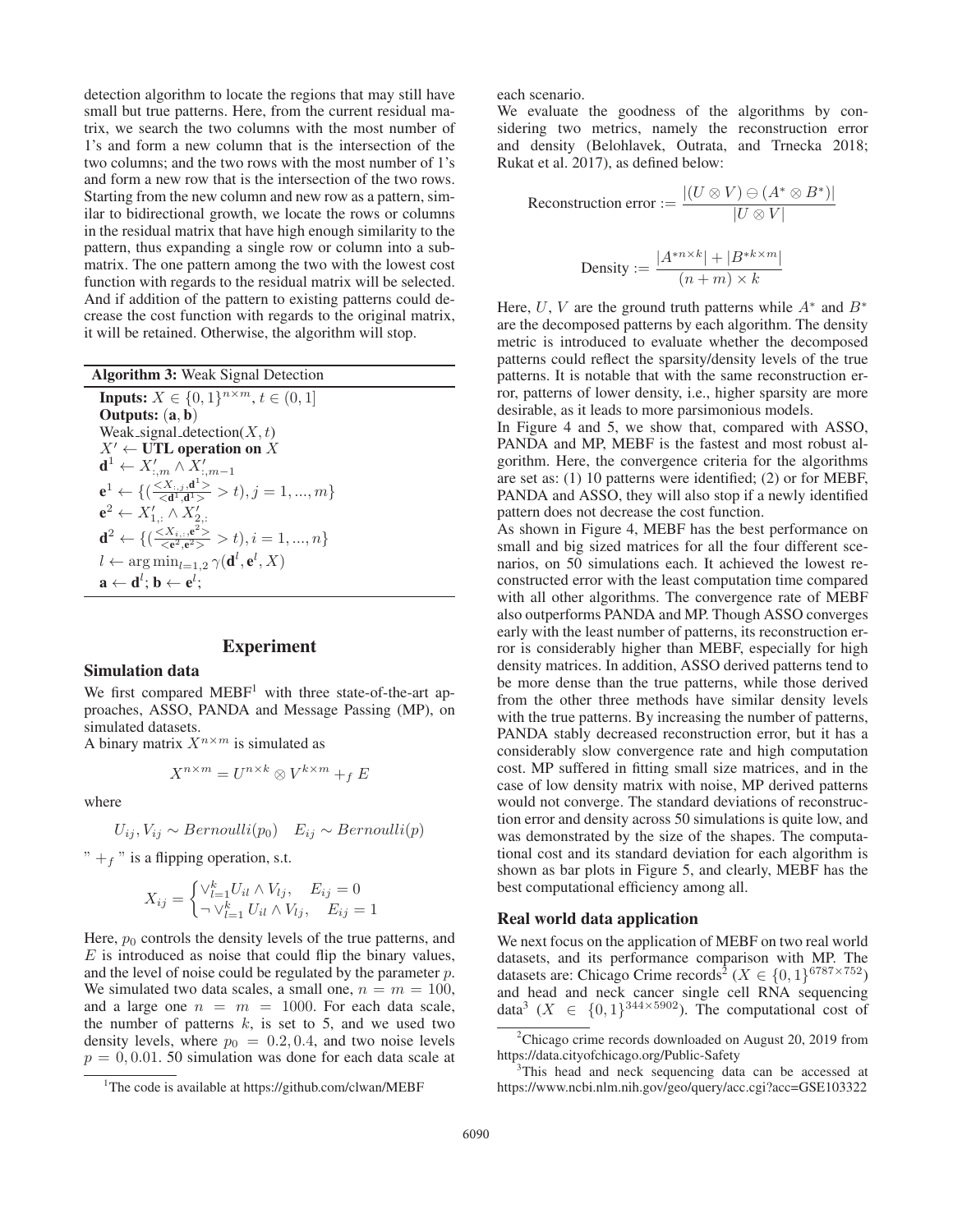

Figure 4: Performance comparisons of MEBF, ASSO, PANDA and MP on the accuracy of decomposition.



Figure 5: Performance comparison of MEBF, ASSO, PANDA and MP on computational cost.

ASSO and PANDA are too inhibitive to be applied to datasets of such a large scale, so they were dropped from the comparisons. Due to a lack of ground-truth of the two low rank construction matrices and the possible high noise level in the real world datasets, it may not be reasonable to examine the reconstruction error with respect to the original matrix. Instead, we focused on two metrics, the density and coverage levels. Density metric was defined as in the simulation data, and coverage rate is defined as

$$
\ \\{Cover 2 \text{ average rate} := \frac{|(X \cdot (A^* \otimes B^*))|}{|X|}
$$

With the same reconstruction error, binary patterns are more desirable to have high sparsity, meaning low density levels, as it makes further interpretation easier and avoids possible overfitting. On the other hand, in many real world data, 0 is more likely to be a false negative occurrence, compared with 1 being a false positive occurrence. In this regard, a higher coverage rate, meaning higher recovery of the 1's, would be a more reasonable metric than lower reconstruction error to the noisy original matrix, as 0's are more likely to be noisy observations than 1's.

We compared MEBF and MP for  $k = 5$  and  $k = 20$ , and the density and coverage rate of the derived patterns and time consumption of the two algorithms are presented in Table 1. Overall, as shown in Table 1, for both  $k = 5$  and  $k = 20$ , MEBF outperforms MP in all three measures: higher cover-

age rate, roughly half the density levels to MP, and the time consumption of MEBF is approximately 1% to that of MP. Also noted, with the increased number of patterns, the coverage rate of MP unexpectedly drops from 0.812 to 0.807 in the crime data, suggesting the low robustness of MP.

Next we discuss in detail the application of BMF on discrete data mining and continuous data mining, and present the findings on the two datasets using MEBF.

|                                         | $\text{Coverage}_{(MEBF/MP)}$ | Density <sub>(MEBF/MP)</sub> | $\overline{\text{Time}}/\text{s}_{(\text{MEBF/MP})}$ |
|-----------------------------------------|-------------------------------|------------------------------|------------------------------------------------------|
| $C$ rime <sub>k=5</sub>                 | 0.835/0.812                   | 0.019/0.027                  | 2.913/333.601                                        |
| $C$ rime <sub>k=20</sub>                | 0.891/0.807                   | 0.030/0.066                  | 10.608/992.011                                       |
| Single cell <sub><math>k-5</math></sub> | 0.496/0.463                   | 2.06e-4/2.86e-4              | 1.846/137.623                                        |
| Single cell <sub>k=20</sub>             | 0.626/0.580                   | 3.34e-4/7.22e-4              | 5.954/390.217                                        |

Table 1: Comparison of MEBF and MP on real world data

#### *Discrete data mining*

Chicago is the most populous city in the US Midwest, and it has one of the highest crime rates in the US. It has been well understood that the majority of crimes such as theft and robbery have strong date patterns. For example, crimes were committed for the need to repay regular debt like credit cards, which has a strong date pattern in each month. Here we apply MEBF in analyzing Chicago crime data from 2001 to 2019 to find crime patterns on time and date for different regions. The crime patterns is useful for the allocation of police force, and could also reflect the overall standard of living situation of regions in general.

We divided Chicago area into  $\sim 800$  regions of roughly equal sizes. For each of the 19 years, a binary matrix  $X_d^{n \times m}$ for the dth year is constructed, where  $n$  is the total dates in each year and  $m$  represents the total number of regions, and  $X_{d_{i,j}} = 1$  means that crime was reported at date i in region j in year d,  $X_{d_{i,j}} = 0$  otherwise. MEBF was then applied on each of the constructed binary matrices with parameters ( $t = 0.7, k = 20$ ) and outputs  $A_d^{n \times k}$  and  $B_d^{k \times m}$ .<br>The reconstructed binary matrix is accordingly calculated The reconstructed binary matrix is accordingly calculated as  $X_{d^*} = A_d^{n \times k} \otimes B_d^{k \times m}$ . A crime index was defined as the total days with crime committed for regions *i* in year *d*. the total days with crime committed for regions  $j$  in year  $d$ ,  $C_{d_j} = \sum_{i=1}^{m} X_{d_{i,j}}$ .<br>Figure 6 shows t

Figure 6 shows the crime patterns over time, and only even years were shown due to space limit. In 6A, from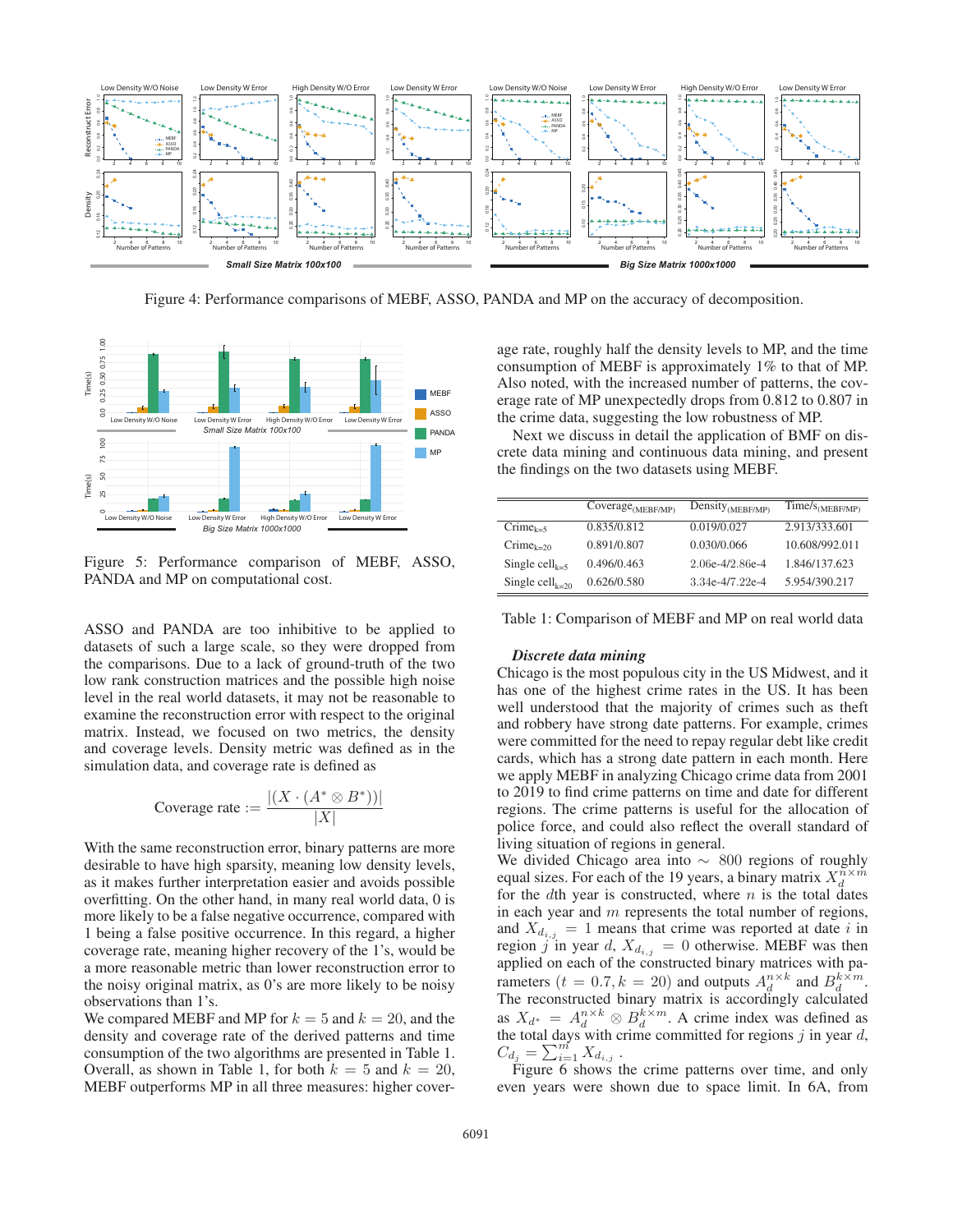

Figure 6: MEBF analysis of Chicago crime data over the years.

year 2002-2018, the crime index calculated from the reconstructed matrix, namely,  $C_{d_j^*} = \sum_{i=1}^m X_{d_{i,j}^*}$  was shown on<br>the *u* axis for all the regions on *x* axis In 6A, points col the y-axis for all the regions on x-axis, In  $6A$ , points colored in red indicate those regions with crime index equal to total dates of the year, i.e., 365 or 366, meaning these regions are heavily plagued with crimes, such that there is no day without crime committed. Points colored in green shows vice versa, indicating those regions with no crimes committed over the year. Points are otherwise colored in gray. 6B shows the crime index on the original matrix, and clearly, the green and red regions are distinctly separated, i.e. green on the bottom with low crime index, and red on the top with high crime index. This shows the consistency of the crime patterns between the reconstructed and original crime data, and thus, validate the effectiveness of MEBF pattern mining. Notably, the dramatic decrease in crime index starting from 2008 as shown in Figure 6A and 6B correlates with the reported crime decrease in Chicago area since 2008. Figure 6C shows the crime trend over the years on the map of Chicago. Clearly, from 2008 to now, there is a gradual increase in the green regions, and decrease in the red regions, indicating an overall good transformation for Chicago. This result also indicate that more police force could be allocated in between red and green regions when available.

### *Continuous data denoising*

Binary matrix factorization could also be helpful in continuous matrix factorization, as the Boolean rank of a matrix could be much smaller than the matrix rank under linear algebra. Recently, clustering of single cells using single-cell RNA sequencing data has gained extensive utilities in many fields, wherein the biggest challenge is that the high dimensional gene features, mostly noise features, makes the distance measure of single cells in clustering algorithm highly unreliable. Here we aim to use MEBF to denoise the contin-



Figure 7: Visualization of single cell clustering before and after MEBF.

uous matrix while clustering.

We collected a single cell RNA sequencing (scRNAseq) data (Puram et al. 2017), that measured more than 300 gene expression features for over 5,000 single cells, i.e.,  $X^{5000\times300}$ . We first binarize original matrix  $\overline{X}$  into  $\overline{X}^*$ , s.t.  $X^*_{ij} = 1$ <br>where  $X_{ij} > 0$ , and  $X^*_{ij} = 0$  otherwise. Then, applying<br>MEBE on  $X^*$  with parameters  $(t = 0.6, k = 5)$  outputs MEBF on  $X^*$  with parameters  $(t = 0.6, k = 5)$  outputs  $A^{n \times k}$ ,  $B^{k \times m}$ . Let  $\hat{X}^{**} = A \otimes B$  and  $X_{use}$  be the inner product of  $X^*$  and  $X^{**}$ , namely,  $X_{use} = \overline{X} \circledast X^{**}$ .  $X_{use}$  represents a denoised version of  $X$  by retaining only the enrepresents a denoised version of  $X$ , by retaining only the entries in  $X$  with true non-zero gene expressions. And this is reconstructed from the hidden patterns extracted by MEBF.

As shown in Figure 7, clustering on the denoised expression matrix,  $X_{use}$ , results in much tighter and well separated clusters (right) than that on the original expression matrix (left), as visualized by *t*-SNE plots shown in Figure 7. *t*-SNE is an non-linear dimensional reduction approach for